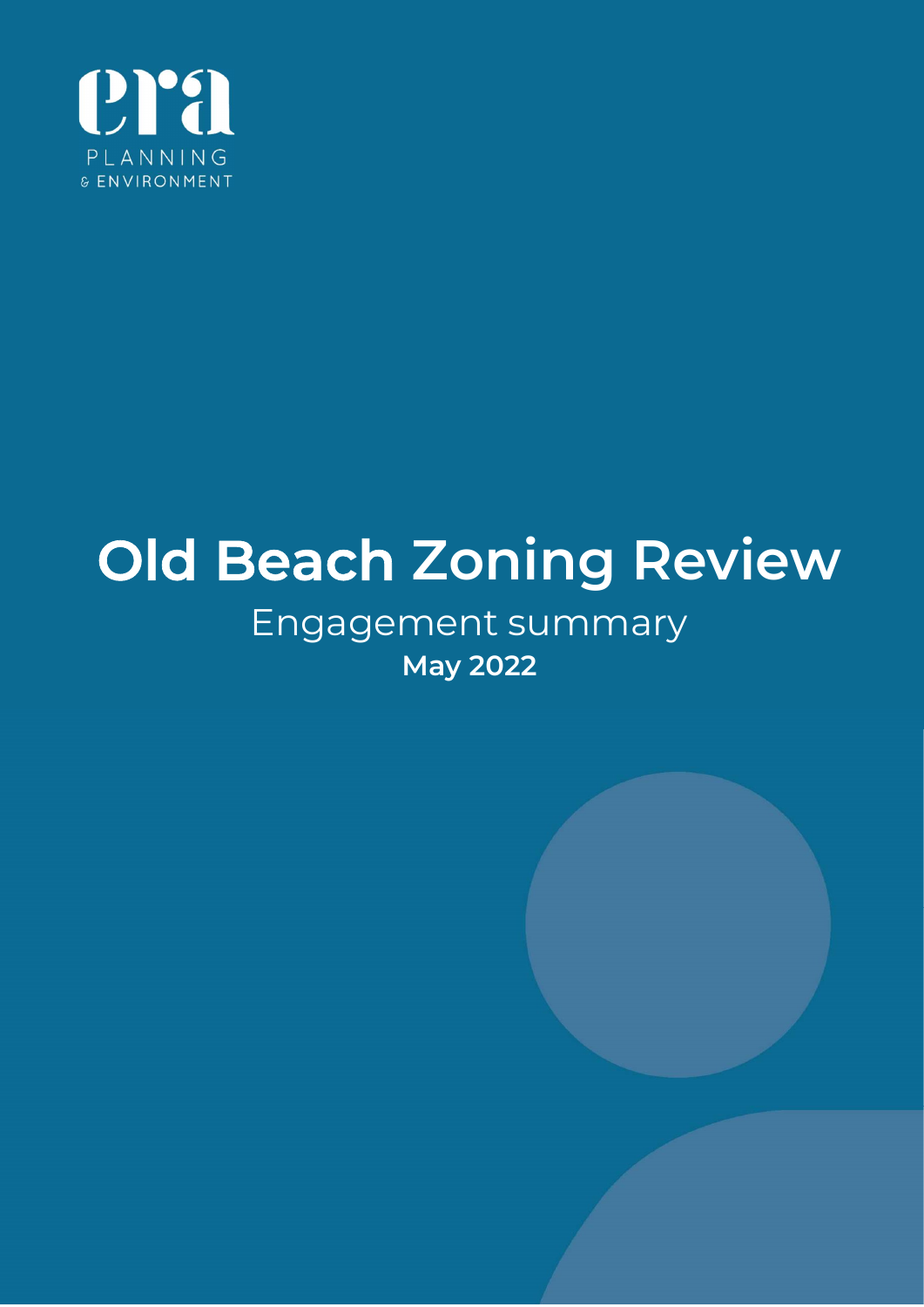## Project Introduction

In recent years, rapid population growth has put significant pressure on residential land supply in the Brighton municipality. The Brighton Structure Plan (BSP) estimated that this population growth would result in demand for 2,708 additional dwellings by 2033: greater than expected under the Southern Tasmania Regional Land Use Strategy STRLUS).

#### **Brighton Structure Plan 2018**



Predicted that the **Brighton LGA** would grow by a further 5.754 people by 2042.



**Old Beach** growing by an additional **3,000 people** between 2018 and 2033.



Demand of 2.708 dwellings by 2033. Almost half of this demand is in the Old Beach area.

#### **Southern Tasmania Regional Land Use Strategy**



Adopts a 50% / 50% ratio of greenfield to infill scenario.



Demand of 1987 dwellings in **Brighton LGA** from 2010 to 2035.



**Brighton LGA** is expected to accommodate 15% of residential infill growth in the southern Tasmania region.

To help accommodate this growth, Brighton Council is investigating infill opportunities within the existing Urban Growth Boundary (UGB). A number of potential areas were identified in the BSP. Two, in Old Beach, were selected to be investigated for their suitability for changes to existing planning controls. These two 'precincts' are the focus of the Old Beach Zoning Review project. Both are zoned Rural Living but are primarily inside the UGB. Precinct A is land surrounding Old Beach Road south of Clarries Creek and Precinct B is land surrounding Compton Road.



Figure 1: Study area showing precincts and urban growth boundary under STRLUS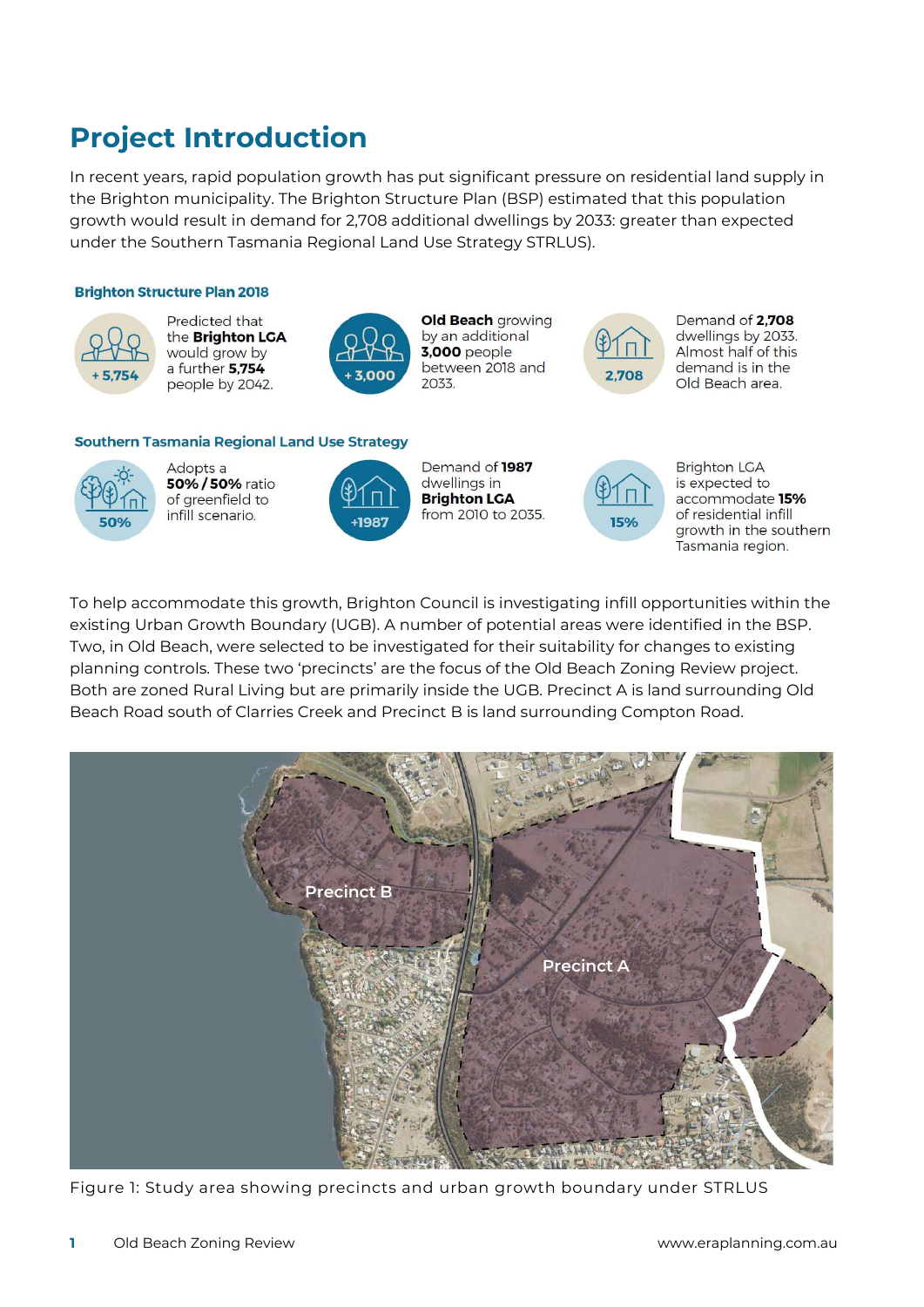## Project Objectives

Brighton Council sought stakeholder engagement with the communities in and around these precincts to determine three key objectives:

- engage with the community regarding their appetite for change,
- identify the desirable characteristics of the area that should be retained and/or developed if future growth were to occur, and
- understand concerns and constraints regarding future growth scenarios for the area.

## Engagement Tools and Methods

As part of the engagement, the project team used five different tools and methods to introduce the project to the community and receive feedback. These are shown below.



Around 200 notification letters were sent to property owners within and surrounding the precincts, and information was placed on Councils website. This information directed recipients and interested parties to an online community survey and to registering their interest to attend one of the drop-in sessions. Stakeholders also had the opportunity to contact consultants via email and phone, to ask questions, clarify details and give their feedback.

The online survey was open from Friday 25 February 2022 to Sunday 20 March 2022. The drop-in sessions were held at the Old Beach Cricket Club on Tuesday March 15 between 11am – 2pm, and Wednesday March 16 between 4pm and 7pm.